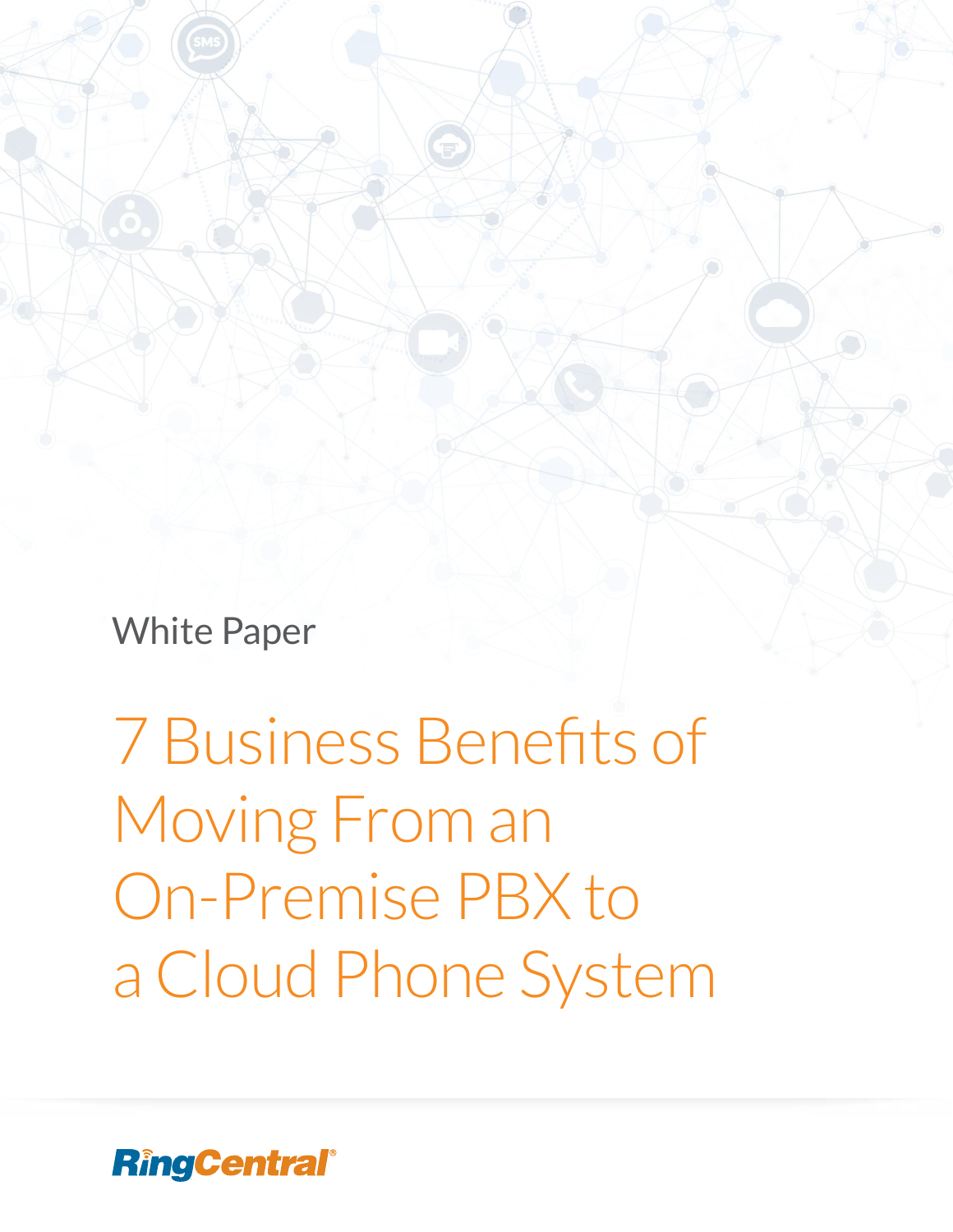RingCentral® White Paper | **7 Business Benefits of Moving from an On-Premise PBX to a Cloud Phone System**

# 7 Business Benefits of Moving From an On-Premise PBX to a Cloud Phone System

# Tipping Points: Factors typically driving the transition from a legacy PBX to cloud VoIP

For any number of reasons—not the least of which is the relatively large investment required for a new PBX—many businesses have delayed upgrading their PBX. Consequently, you may be living with a phone system that lacks the capabilities and flexibility to support rapid growth or business agility. Or you may be dealing with the worry that you are literally one aging component away from complete failure of your company's business communications.

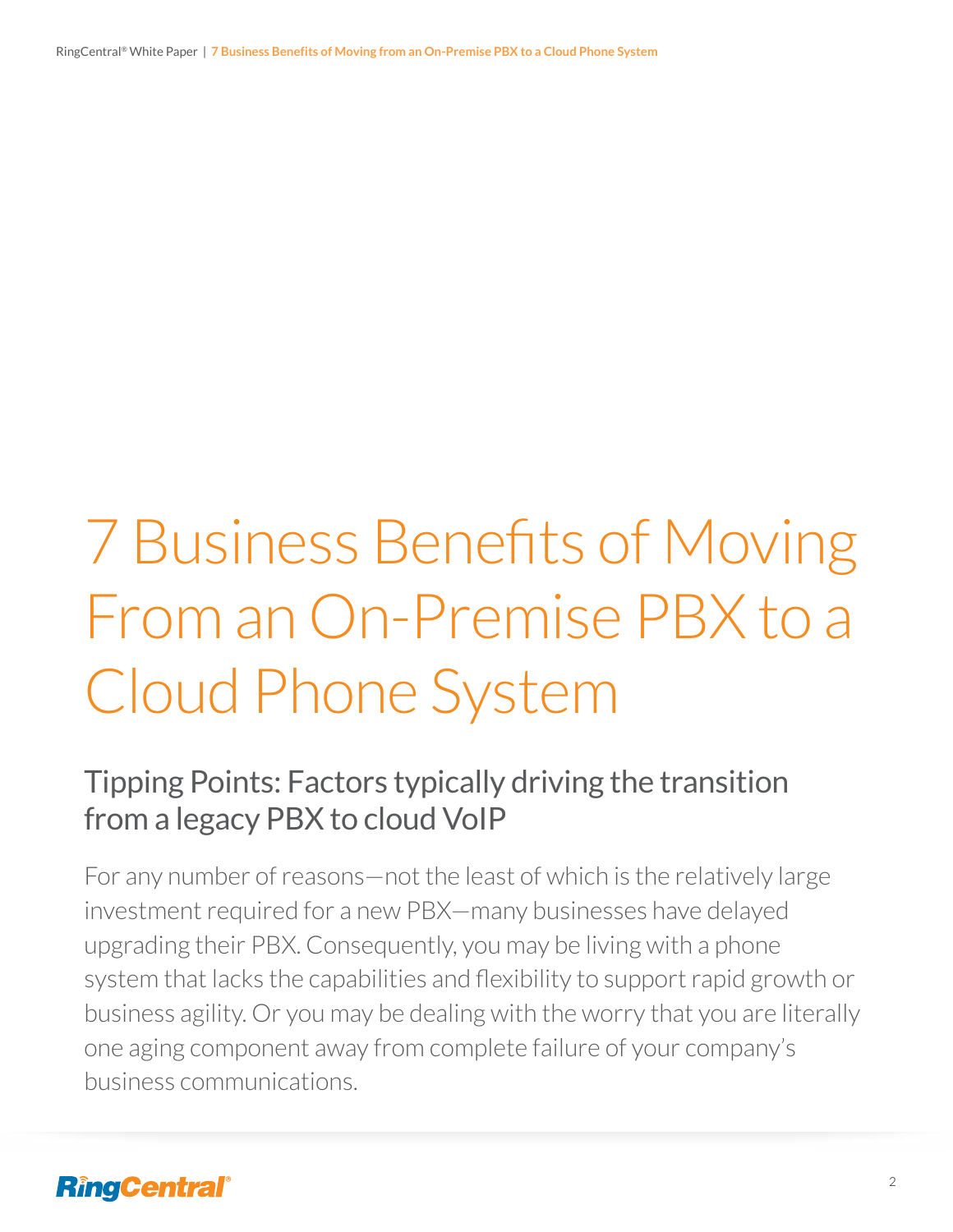#### Do any of these issues sound familiar?

- System downtimes impacting offices or locations for hours or even days.
- Too much time spent trying to maintain multiple PBXs—often from different providers and scattered across many locations.
- Exponentially rising support and consultant costs.
- Vendors taking days or weeks to make minor repairs or replace broken parts.
- Lack of specialized in-house telephony expertise required to maintain the system.
- Searching on eBay for phones or porting cards to replace broken components or add employees.
- Paying systems integrators to integrate core business communications and apps.

This business white paper discusses seven compelling reasons for replacing your company's on-premise PBX system with a hosted Voice over Internet Protocol (VoIP) solution, also known as cloud VoIP. This paper describes how cloud VoIP overcomes issues regarding the cost and complexity of legacy PBX, and how it can transform your company's business communications. The benefits include a cloud phone system that integrates your entire workforce including remote and mobile workers—as well as your critical business systems.

# The need for agility, flexibility and mobility

The on-premise PBX has served companies well for a long time. But the world has changed around it. An uncertain economy makes it necessary for organizations to become more nimble. Workforces have gone mobile. And IT needs to find efficiencies in basic business systems in order to free up resources to support growth or other more strategic initiatives.

*According to "Network World," the average lifespan of a PBX is 8.5 years. But given the cost and difficulty of replacing one, you might find a PBX lurking in a back closet at one or more of your locations that's 10 or even 20 years old—in some cases, predating smartphones.*

Business technologies have also changed. The original designers of your current PBX may never have envisioned advances like video conferencing, connecting mobile workers, or integration with cloud-based business applications such as CRM, support center systems, and other popular services.

## **RingCentral**®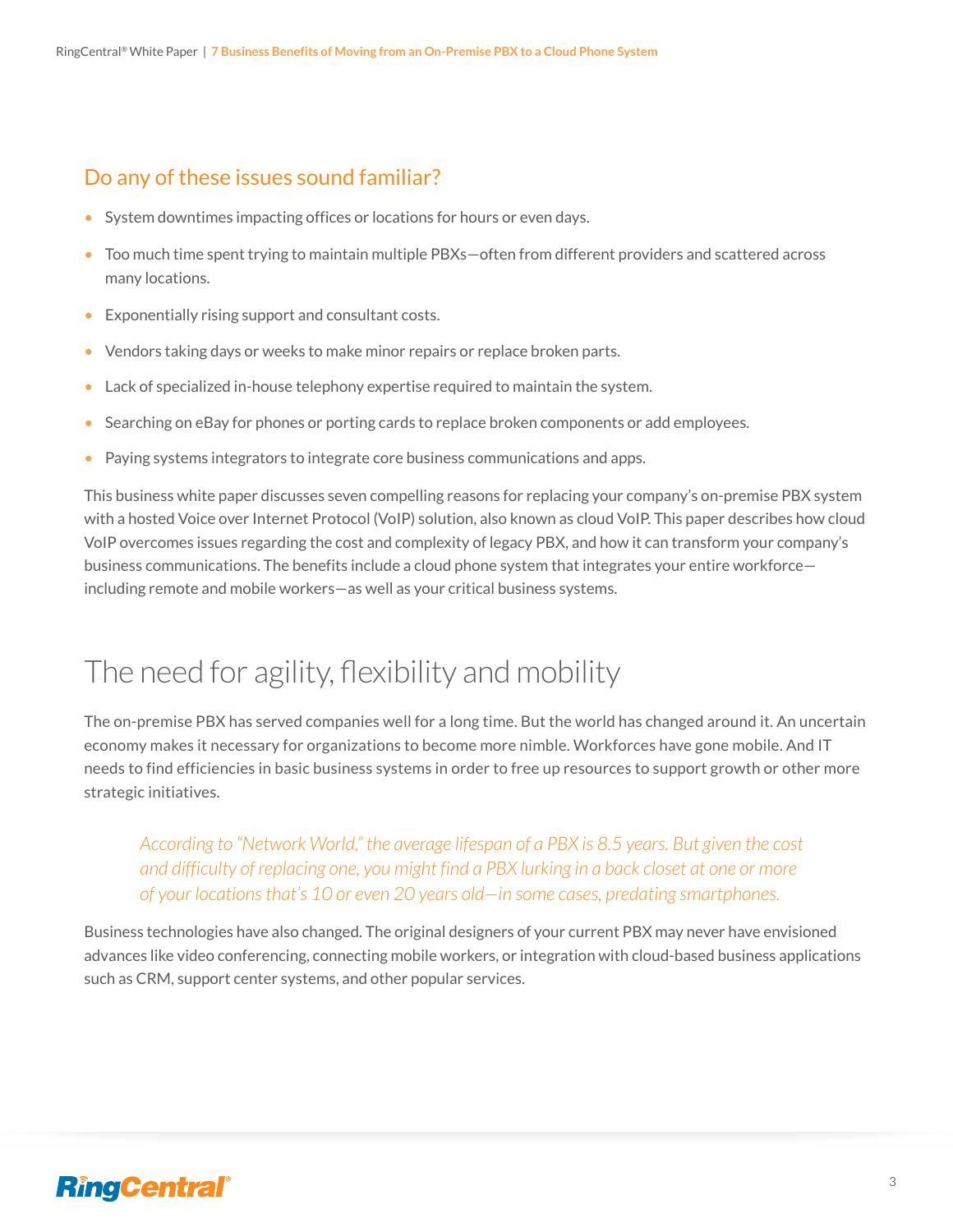Many businesses today are looking for platforms that can handle these new advances while providing the flexibility to accommodate rapid growth or business change. When selecting your next phone system, it pays to ask how it will:

- Readily adapt to changes that impact your business—i.e., scale up and down as needed
- Support multiple locations without taxing valuable IT resources
- Provide the flexibility you need today and meet future needs yet to be identified
- Support BYOD and mobile workers along with a distributed workforce
- Relieve the headaches of managing simple changes, upgrades, or fixes
- Unify communications across your organization
- Minimize costs now and in the future

# 7 key advantages of moving to a modern phone system

As with many cloud-based applications used to run mission-critical parts of the business, cloud VoIP has come of age. The rapid adoption by businesses of all sizes attests to its reliability. In addition to five 9s availability for your business phone calls, a cloud phone system like RingCentral Office® offers dramatic advantages over on-premise systems. These include benefits for your business and employees, as well as your network, data infrastructure, and IT resources. A full-featured cloud phone solution such as RingCentral Office also offers all the integrated capabilities to address the challenges of today's business environment.

*"The proliferation of mobile devices and the growing BYOD phenomenon has pushed legacy on-premise communications systems beyond their capability to serve today's distributed and mobile workforces."*

– Robert Mahowald, IDC Program Vice President for SaaS and Cloud Services

#### Unifies communications across your company

The typical company with an on-premise PBX uses a patchwork of business communications tools standalone fax machines, individual Internet fax accounts, third-party audio and video conferencing, and web meetings. This approach typically lacks connection or synergy among the various tools. In addition, as the service accounts have accumulated over time, you may need to manage multiple, and sometimes redundant, bills from the various providers.

## **RingCentral**®

1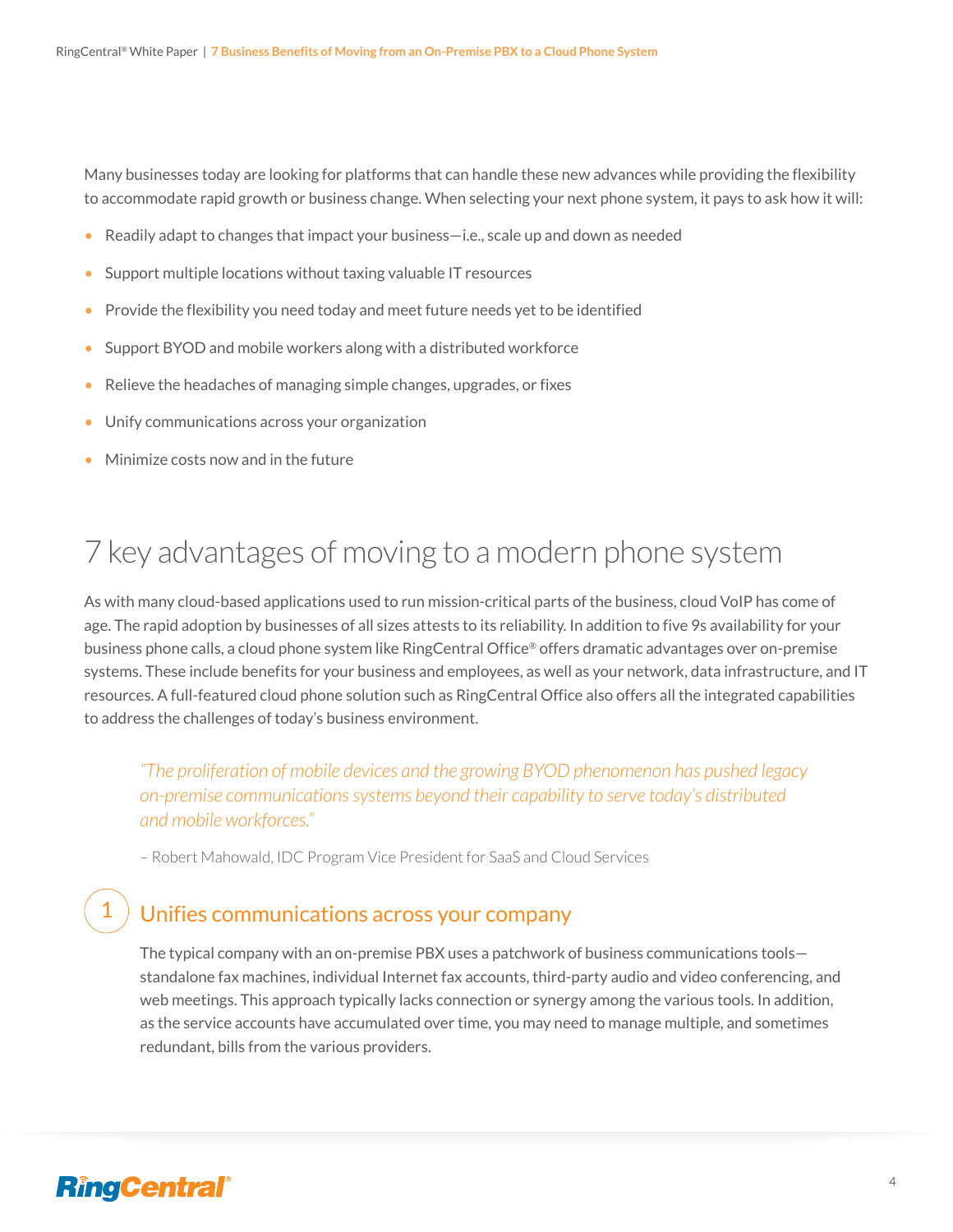RingCentral Office integrates your business communications into a single solution that includes voice, online faxing, text, web meetings, audio and video conferencing, voicemail, and other Unified Communications (UC) features. It also integrates with cloud-based and back-office business applications. This one-stop service not only saves costs and delivers the synergy of linking various modes of communication, but also eliminates the management, unwieldy billing, and cost tracking associated with multiple vendors.

The RingCentral solution also unifies the image that your organization presents to the world—a single identity. All employees, whether they work in an office or on the road, make or receive calls from a single business number, giving your company's communications a consistent and professional appearance. Even remote workers' outbound calls are routed through the cloud and appear as if they are calling from the corporate location. For example, a sales person does not have to provide a personal cell phone number to continue with business when out of the office, but instead gives the same corporate number to customers. When employees leave the office, calls automatically follow them to their smartphones via the RingCentral Mobile App.

#### Simplifies multi-location management

Maintaining and administering phone systems at multiple locations—especially where there are PBX hardware and phones from different vendors at the various sites—can present a management nightmare for IT. However, by having the entire phone system in the cloud, RingCentral enables any IT person to manage the phone system from any location using a simple web interface or mobile app. This means you save the cost and headache of sending an IT person with telephony experience to remote locations to perform maintenance or make simple changes such as adding numbers and provisioning new employees. Or it can eliminate calls to a local service provider and the frustration of waiting for changes or repairs to be made on their schedule, not to mention the high cost of service calls.

The cloud-based RingCentral phone system allows you to quickly start up a new location. And for new or existing locations, it does away with the cost and complexity of managing MPLS or other business exchange line connectivity between sites. Instead, all voice traffic travels over the Internet backbone.

#### Flexes when your business flexes

When you are growing or simply competing in today's competitive markets, you cannot afford anythingincluding a business system—that holds you back. You can't wait for a service provider to add a new number, or send an IT person to a remote location every time you add an employee. And you cannot afford to be locked into inflexible systems.

As your business grows or your business needs change, the RingCentral cloud phone system adapts. For example, whether it's adding retail staff during the holidays or adding tax preparers during tax season, plugging a phone into an Ethernet jack and making a simple change on the dashboard is all it takes to onboard a new phone user.

## **RingCentral®**

2

3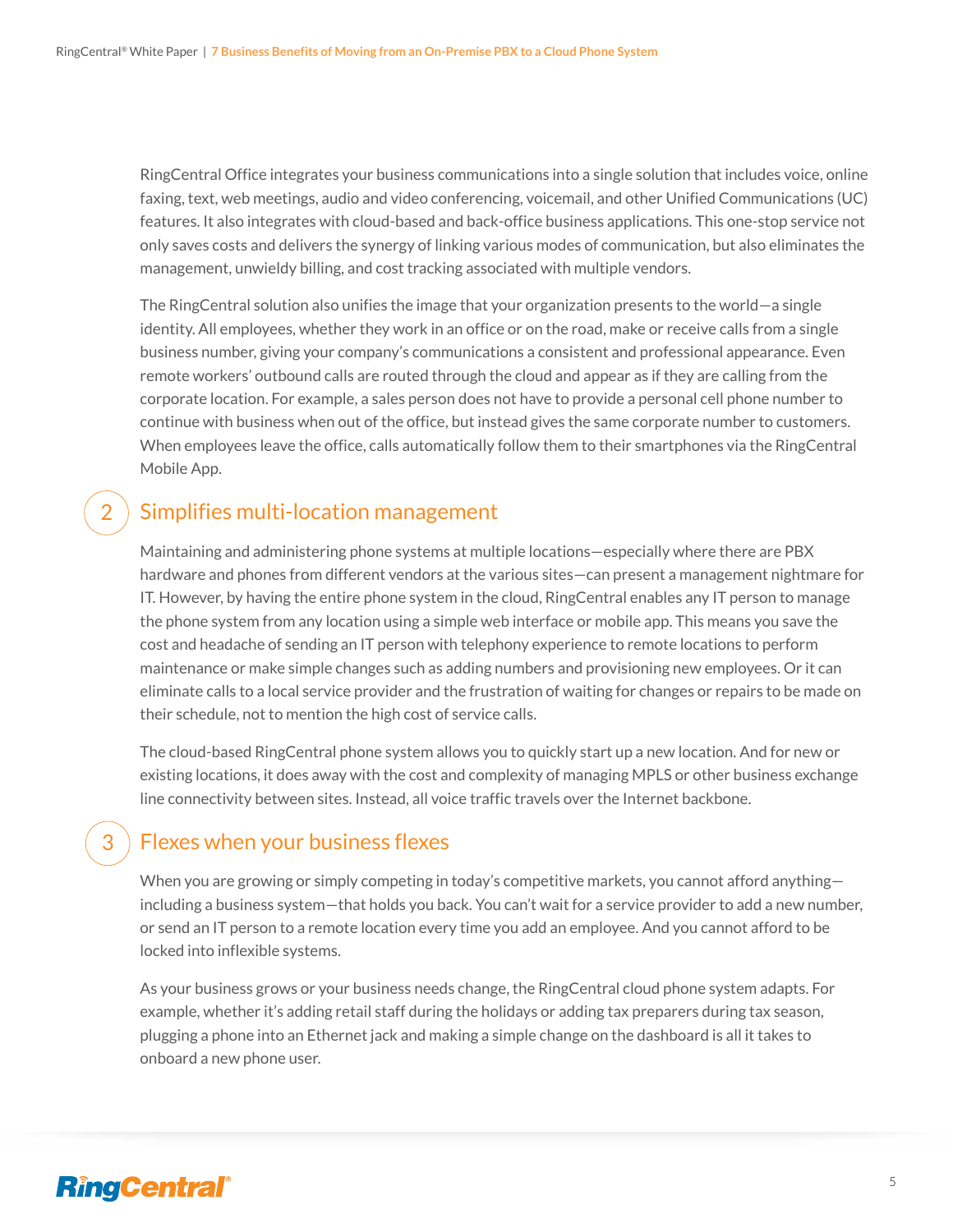Additionally, you can't predict where your business will be in two or three years, how many phone lines you will need, or how many locations you will have. A cloud-based system is inherently flexible and scalable. This isn't the case with on-premise IP PBX that still needs PRI lines, for example, and each line is limited to 23 simultaneous calls. The RingCentral system provides instant access to virtually limitless inbound and outbound call capacity.

#### Reduces infrastructure management headaches and costs

Buying and installing a new premises-based system can cost tens of thousands of dollars, or hundreds of thousands for multiple locations. RingCentral hosted VoIP eliminates the need for upfront investments in costly PBX hardware, as well as separate building wiring for phones and data, and maintenance items such as additional cards required for adding new employees. Also, few companies can afford to invest in or support a PBX at every site.

With RingCentral Office, the entire infrastructure for your phone system resides in secure, redundant, and geographically distributed data centers where telephony experts manage the system 24/7 (which results in five 9s availability). This becomes an even bigger cost advantage with multiple locations as you eliminate more than one piece of PBX hardware, along with costly MPLS, PTSN, or other business exchange lines. You no longer need skilled IT staff to manage one or more PBXs, or the expense and distraction of traveling to remote locations or calling a local service provider to make changes or repairs.

Many customers also consider investing in IP PBX, as it offers an option that enables IP connectivity, and having one on premises may appeal to managers who feel it gives them more control over their systems. However, before making a purchase decision it pays to roll up all of the necessary costs, including outlays for network upgrades, which can be significant. RingCentral Office requires no upgrades to the network core, except for a QoS-enabled router where one is not already installed.

#### Connects mobile and remote workers

Premises-based phone systems inherently lack direct connectivity to remote and mobile workers, and more advanced systems can charge you separate licensing fees. With RingCentral Office, workers at remote locations or home offices are connected in the same way as employees in the main corporate office. Additionally, the RingCentral Mobile App—which works on any iOS or Android device—essentially transforms a mobile phone into a desk phone and a powerful communications device.

Calls automatically follow workers wherever they go, and customers always see your business number rather than the employee's personal home or mobile number. For example, rather than mortgage brokers at a bank providing their personal cell numbers, they give customers the corporate number. This offers customers greater confidence, and if the broker leaves the company, the number is easily transferred to residing staff; therefore, customer loyalty is retained with the company, not the individual. Additionally, all of the employee's valuable contact information resides in the cloud, where it can be easily retrieved by your IT department, rather than on an employee-owned device.

## **RingCentral®**

4

5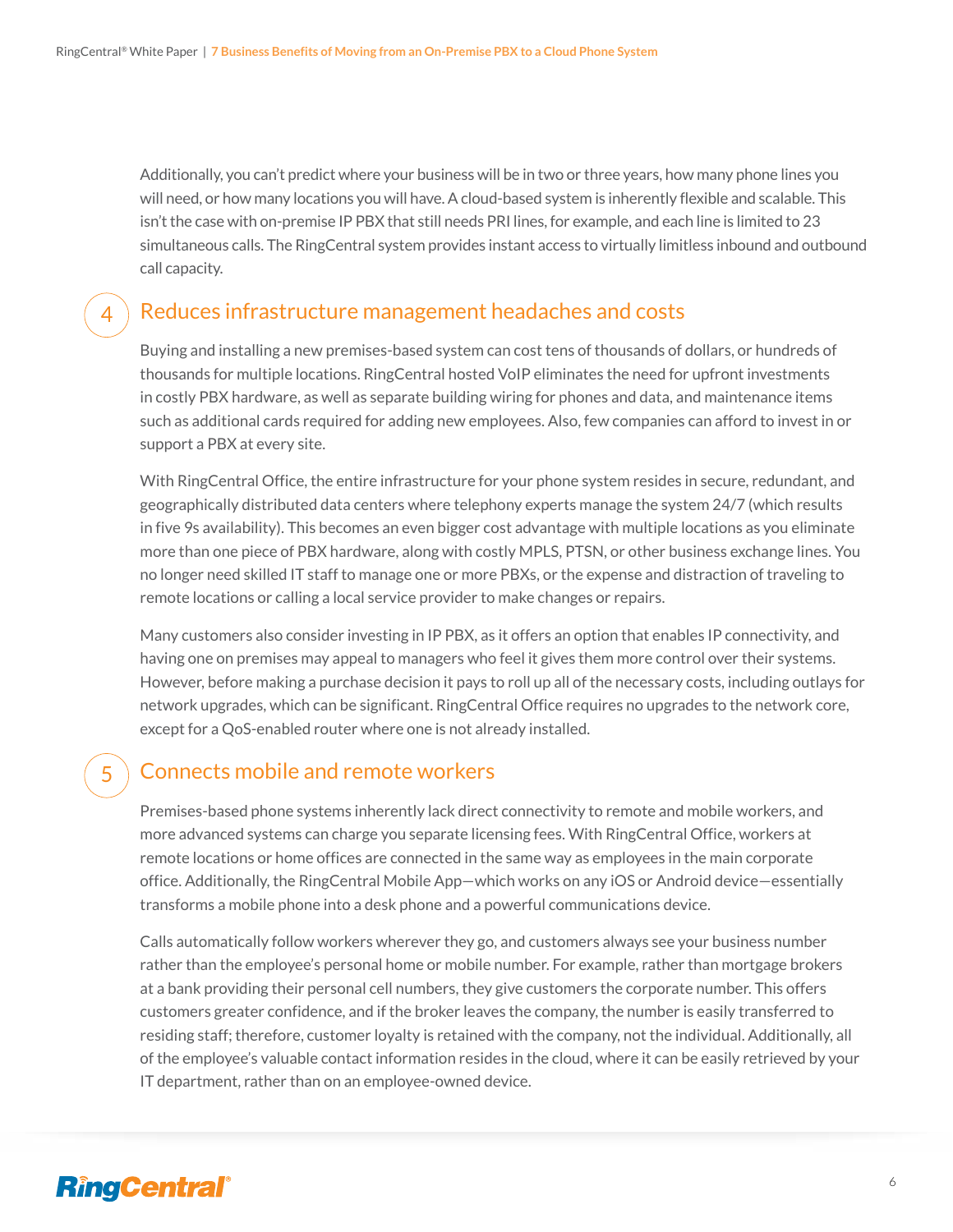#### *"By 2017 half of all employers will require employees to supply their own device for work purposes."*

– Gartner

6

7

Mobile and remote workers also have access to voicemail, fax, email, and all other company communications as if they are working in the office. The conference calling and HD video meetings included in the RingCentral service further enable mobile and remote workers to easily and cost-effectively work from any location. Finally, the single RingCentral system eliminates the nightmare of accounting for hundreds or thousands of personal phone bills, which can be onerous for employees, their managers and corporate accounting.

#### Instant access to the latest features

Some legacy PBX systems come with a limited feature set, and more advanced products may charge extra for basic features such as voicemail or the latest UC tools as they become available. With RingCentral Office, the latest features and capabilities are continually integrated into the system. One example is the recent addition of HD video meetings to the RingCentral solution. This feature is available immediately, without added cost or the need to perform upgrades.

RingCentral R&D continually works to create the latest innovations in business communications. Your IT team can rely on RingCentral to anticipate your company's future business communications needs, and implement new features the moment they become available.

#### Greater control

While having your phone hardware and software on premises might seem to offer control, having it in the cloud actually affords a greater element of control that includes easier management. For example, with cloud VoIP, you no longer need to be in the same physical location as the phone system to manage it. When traveling or at home, you can make urgent changes to the system via a simple web interface using your laptop or smartphone. This direct access to the system also means you no longer have to deal with a third party or wait for them to make adds, moves, or changes. For example, any IT person can add a new number in seconds using the web interface.

## **RingCentral**®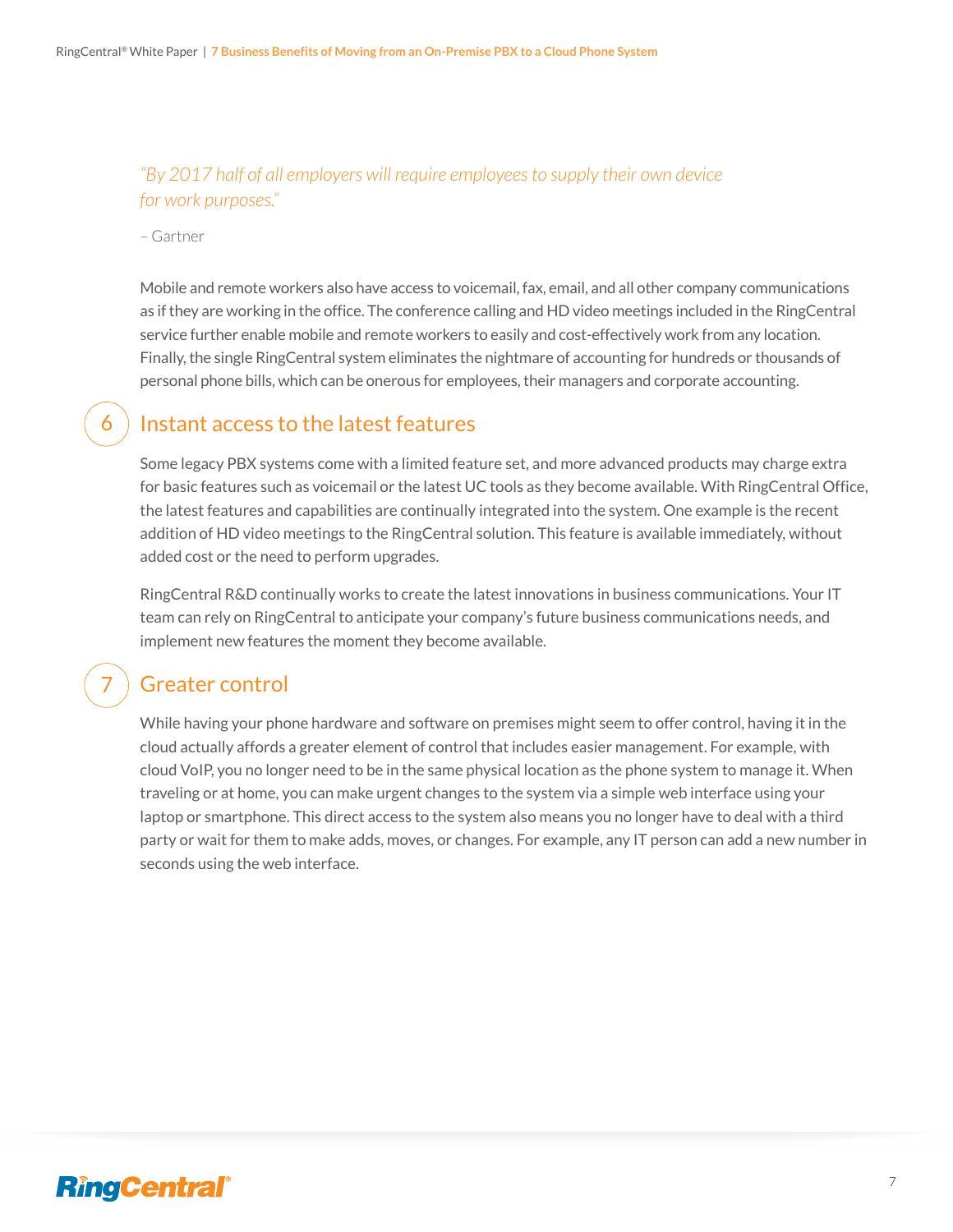# Conclusion

Aging hardware and the antiquated model of the PBX-based business communications system are driving more and more enterprises to switch to cloud VoIP. A solution such as RingCentral Office offers the perfect way to move your phone system into the modern world. It unifies voice, fax, text, video conferencing, and audio conferencing into a single network. Unlike analog systems, it also integrates seamlessly with the latest cloud and back-office business applications. The result is a business phone system that delivers:

- Flexibility to adapt quickly to business change
- Manageability that frees IT resources and time while reducing headaches
- Greater control and service mobility—move, add, or change phones and numbers almost instantly
- Unified business communications that streamline the way you communicate inside and outside your company while simplifying everything from management to billing
- Integration and collaboration with other applications such as CRM systems
- Reduced infrastructure costs and management headaches
- Support for a mobile and distributed workforce

Cloud VoIP does all this without the operational overhead, capital expenditures, IT resource requirements, or headaches of maintaining your own hardware and software on premises. RingCentral manages the entire infrastructure in secure, redundant data centers, which includes handling network maintenance, software updates, and system upgrades. In addition, behind the scenes, RingCentral continually innovates the system to improve reliability and add new capabilities.

#### Related Documents

- **1.** [A Guide to Assessing the Network Benefits and Requirements of Cloud VoIP](http://netstorage.ringcentral.com/documents/network_benefits_cloud_voip.pdf)
- **2.** [Calculating the Real Cost of a Business Phone System](http://netstorage.ringcentral.com/documents/calculating_real_cost_phone_system.pdf)